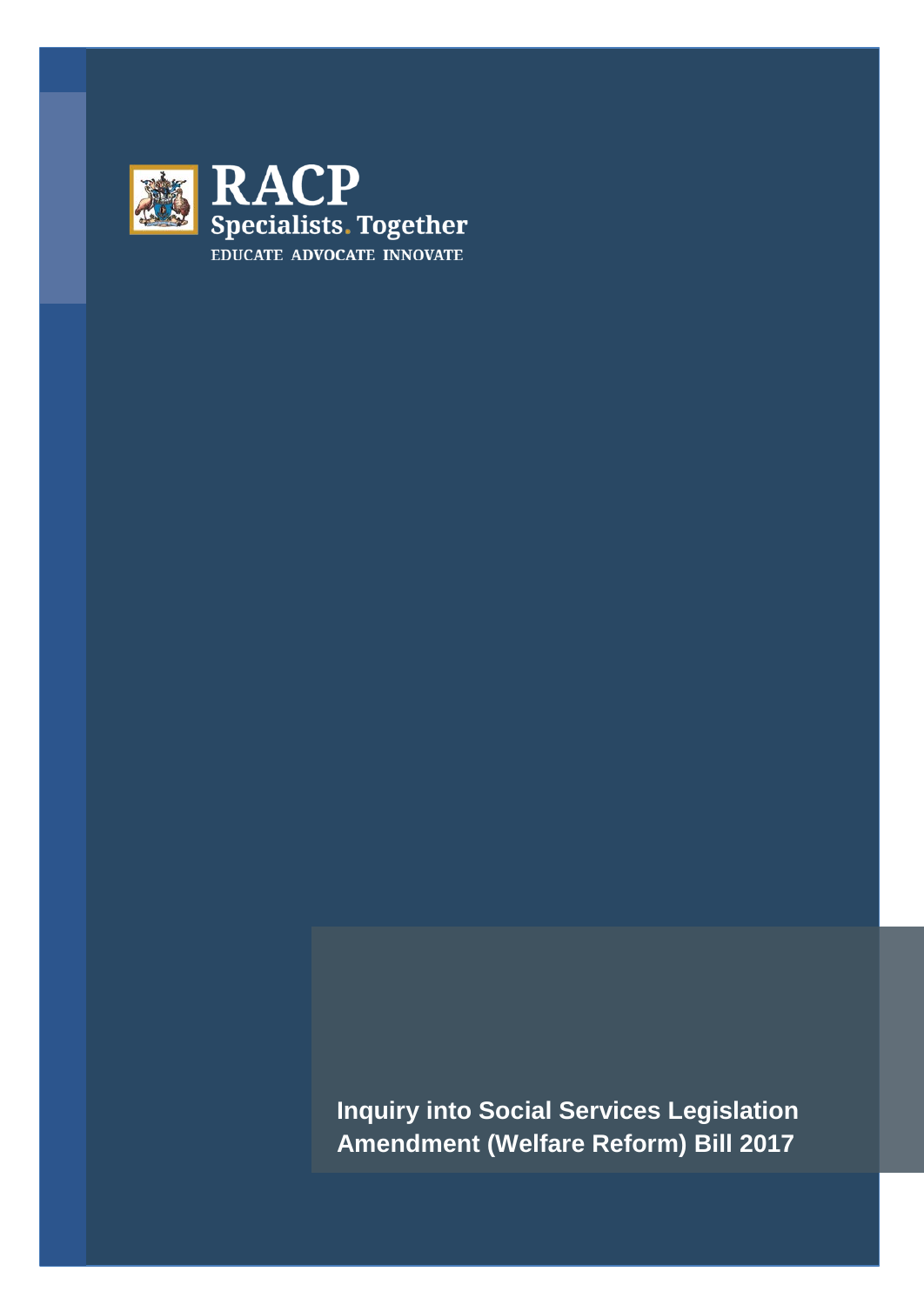### **Executive Summary**

The Royal Australasian College of Physicians (RACP) welcomes the opportunity to contribute to the Senate Community Affairs Legislation Committee's inquiry into Social Services Legislation Amendment (Welfare Reform) Bill 2017.

The RACP is the largest specialist medical college in Australasia, and trains, educates and advocates on behalf of over 15,000 physicians and 7,500 trainee physicians across Australia and New Zealand. The RACP represents physicians from a diverse range of disciplines relevant to the measures contained in the Welfare Reform Bill, including but not limited to addiction medicine, public health medicine, occupational and environmental medicine, rehabilitation medicine, oncology, clinical pharmacology, toxicology, gastroenterology, and internal medicine.

RACP members see first-hand the many and varied harms caused by addiction when treating their patients in Australia's addiction clinics, rehabilitation centres, liver clinics, cancer wards, and hospital emergency departments. It is on the basis of this expertise and experience, as well as a comprehensive review of the evidence base, that we provide our submission to this Inquiry. We have restricted our comments to schedules 12, 13 and 14 of the Bill, as these are the sections specifically related to our expertise.

The RACP and its Australasian Chapter of Addiction Medicine (AChAM) strongly oppose the measures contained in schedules 12, 13 and 14 of the Bill and urge they not be pursued. While very supportive that more needs to be done to help people overcome drug or alcohol addiction and where possible go on to secure employment, the evidence indicates that the measures proposed will not be effective and will not deliver on the Bill's stated aims. Not only will this policy be a waste of resource, money and opportunity, we are concerned that the measures would in fact cause considerable harm to a highly vulnerable population and merely add to the already long queue of people waiting to access treatment.

The proposed measures fail to recognise that addiction is a serious health issue, and one that is difficult to overcome where recurring instances of relapse are inherent to the nature of the disorder. The proposed changes do not take this into account, nor do they acknowledge or address the severe shortage of available addiction treatment and support services across the country.

The government was advised as recently as 2013 by the Australian National Council on Drugs (ANCD) [i](#page-12-0)n their Position Paper on Drug Testing<sup>i</sup> not to proceed with random drug testing policies. The Paper clearly stated that *"There is no evidence that drug testing welfare beneficiaries will have any positive effects for those individuals or for society, and some evidence indicating such a practice could have high social and economic costs*". The paper concluded that "*drug testing of welfare beneficiaries ought not be considered"* and drug testing is "*more likely to increase harms and costs".*

No explanation has been provided as to why that advice is now being ignored, nor why the poor results from similar trials in other jurisdictions has seemingly not been heeded. There has been no genuine consultation with addiction medicine, nor with the alcohol, tobacco and other drug sector more generally or the wider health sector as far as we are aware. During the one meeting the RACP was recently asked to facilitate between the President of AChAM and personnel from the Department of Social Services (DSS), our very strong opposition to these measures was reiterated. We note however that no advice on the proposed measures was sought by the DSS during that meeting, and no answers provided to our many questions.

Instead of pursuing these, at best ineffective and at worst directly harmful, measures we call on the Australian Government to appropriately invest in alcohol and drug treatment services and suitably trained workforce and work with experts in the field of addiction medicine and alcohol and other drugs to develop evidence-based policy that will effectively address drug and alcohol dependence and support people on the path back to health and employment.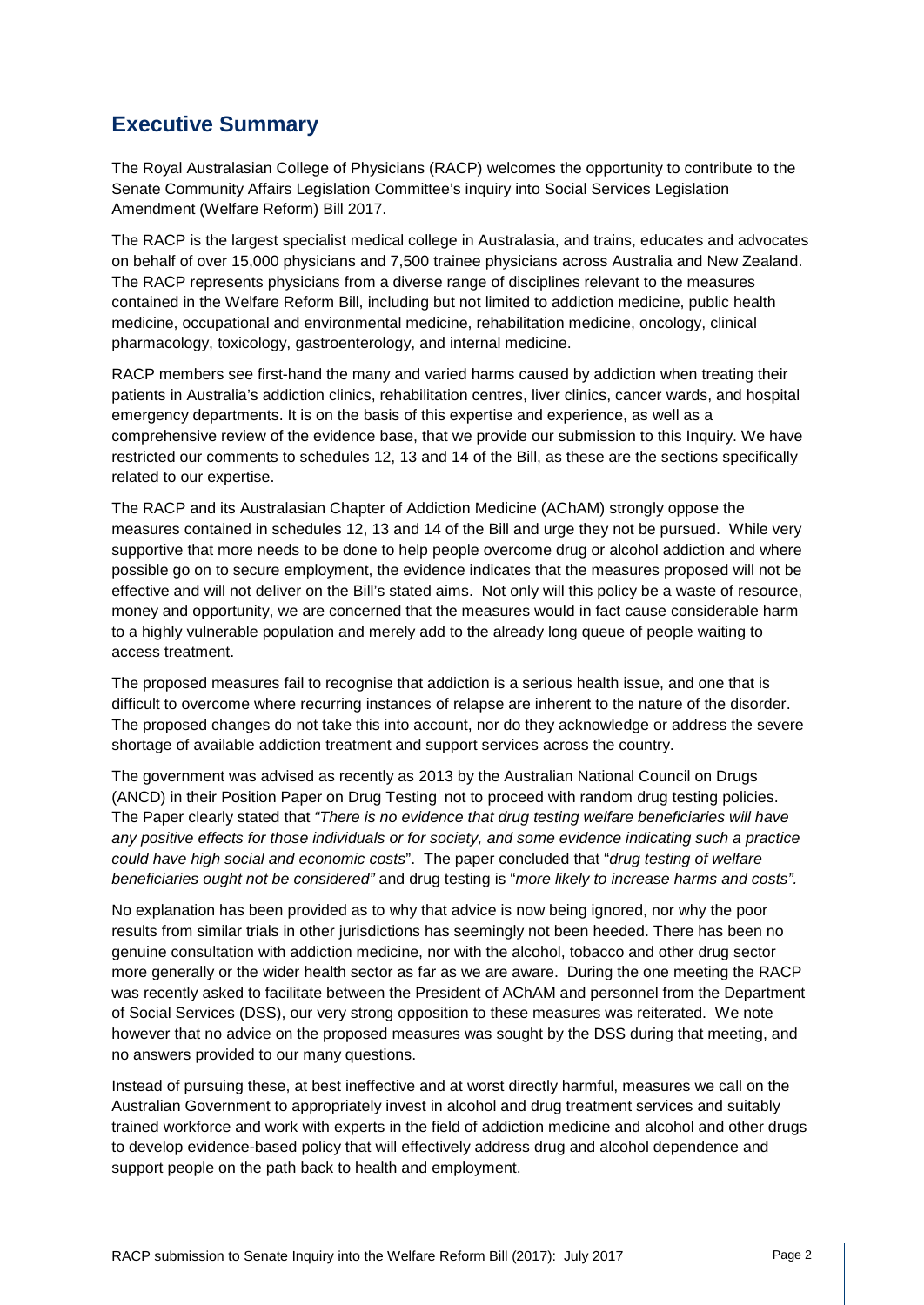# **Schedule 12 - Establishment of a drug testing trial**

#### **1. Addiction: A serious health issue**

The measures detailed in schedule 12 of the Bill fail to recognise the nature of drug addiction; which is a health issue with complex biological, psychological and social underpinnings. Drug addiction is a chronic relapsing, remitting disorder characterised by drug seeking and use that is compulsive, difficult to control and persists despite harmful consequences<sup>"</sup>. The diagnostic term 'substance use disorder' in the fifth edition of the Diagnostic and Statistical Manual of Mental Disorders (DSM-5) refers to recurrent use of alcohol or other drugs that causes clinically and functionally significant impairment, such as health problems, disability, and failure to meet major responsibilities at work, school, or home. Substance use disorder is defined as mild, moderate, or severe.

The underlying causes of drug addiction can be primarily attributable to environmental factors such as trauma, abuse, a chaotic childhood or home, parent's use and attitudes, and peer and commercial influence, and also to biological factors including genetics, being male, and concurrent mental health disorders<sup>ii</sup>. Other determinants that impact on a person's substance use and dependency include inequity in their socio-economic status, housing status and security, and education. Substance abuse is a complex issue, not simply a personal choice. There are many reasons why people choose to try or take drugs – some highlighted above – however it should be understood that repeated drug or alcohol use leads to changes to the brain that challenge an addicted person's self-control and interfere with their ability to resist intense urges to take drugs. The proposed drug testing regime signals that, as compared with other health issues, our community has a lower understanding of and tolerance level for substance use disorder.

The distinction between someone needing to quit drugs (including alcohol) because of a clinical need and their personal motivation to quit also needs to be recognised. Evidence and clinical experience shows that behaviour change is key to overcoming substance dependency; successful drug treatment warrants some level of motivation from the individual involved to instigate and sustain this behaviour change. A 2016 systemic review found that current evidence on mandatory drug treatment is limited and does not suggest improved outcomes in general while some studies showed potential harms<sup>[iv](#page-12-3)</sup>.

Enforced, and potentially disempowering and punitive, measures such as those described in this Bill are unlikely to bring about sustained changes in patients' drug use behaviours and may even be counter-productive – potentially demotivating patients from actively engaging in treatment. Because of this, the RACP and its AChAM do not support mandatory drug treatment in the context of these reforms. Along with the evidence that this approach is ineffective, it also does not consider or address the underpinning macro-environmental influences and structural determinants leading to substance use and dependence.

#### **2. Drug testing trials: The lack of evidence on their effectiveness**

The drug testing regime proposed under schedule 12 of the Bill is not supported by current evidence. Evidence from similar programs in other jurisdictions has shown they have had little success in identifying welfare recipients with substance use issues.

In 2013, the New Zealand government instituted a drug testing program as a pre-employment condition among welfare recipients. In 2015, only 22 (0.27 per cent) of 8,001 beneficiaries tested returned a positi[v](#page-12-4)e result for illicit drug use or refused to be tested<sup>y</sup>. This detection rate was much lower than the proportion of the population estimated to be using illicit drugs in New Zealand, for example, the 2015/16 survey found that 1.1 per cent of adults used amphetamine in the past year<sup>[vi](#page-12-5)</sup>. Similar results were found in the United States. In Missouri's 2014 testing program, of the state's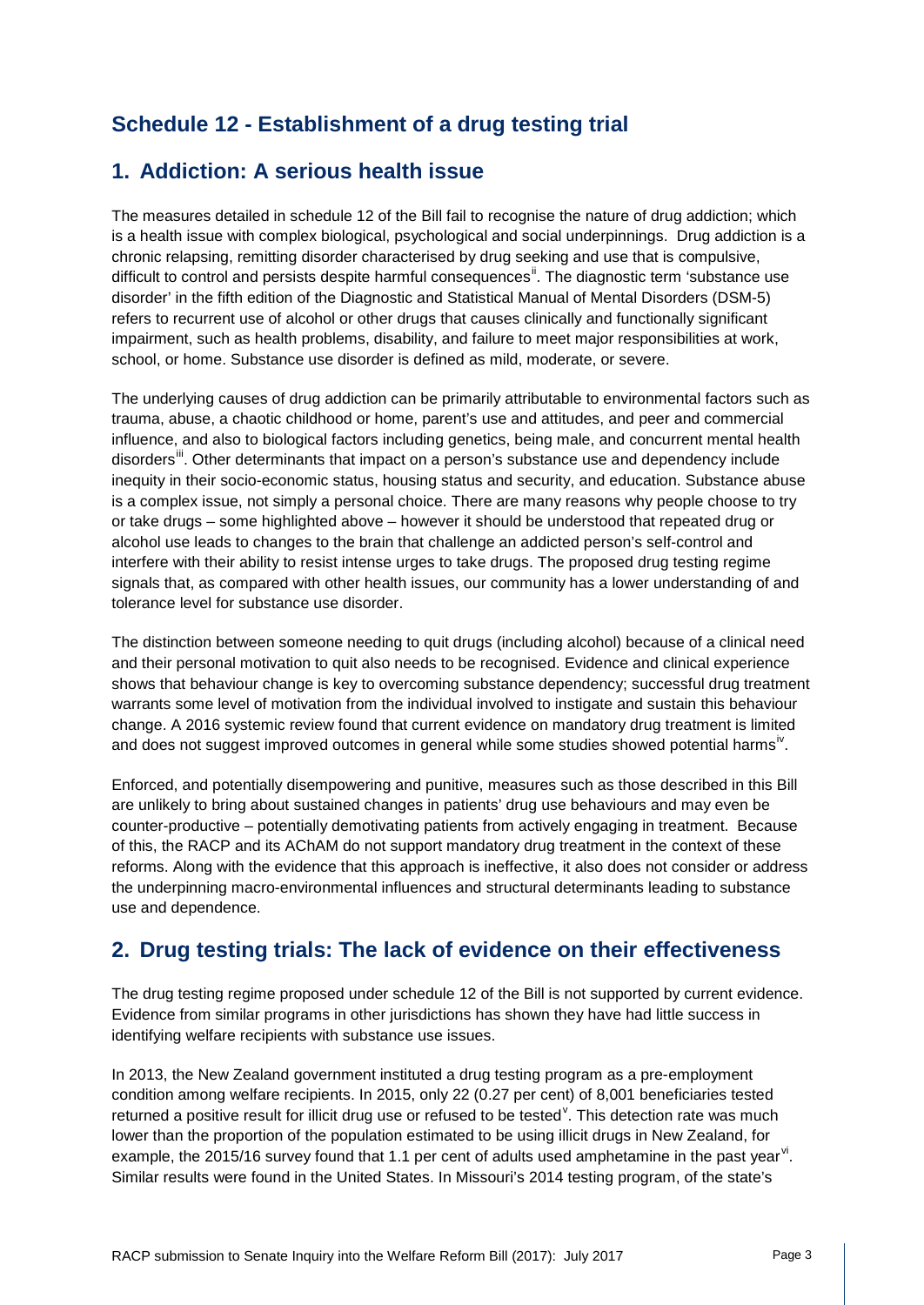38,970 welfare applicants 446 were tested, with 48 testing positive. In Utah, 838 of the state's 9,552 welfare applicants were screened with 29 returning a positive result<sup>[vii](#page-12-6)</sup>.

This lower detection rate was not explained and raises concerns over why this was the case. One concern is that people could be shifting their choice of drug to one that isn't being tested for, which in some cases might be more dangerous, for example synthetic cannabis.

Moreover, the cost of these programs was significant. The drug testing program cost the New Zealand government approximately 1 million NZ dollars<sup>[viii](#page-12-7)</sup>; and Missouri and Utah spent around USD\$336,297 and USD\$64,000 respectively on their programs<sup>[ix](#page-12-8)</sup>.

It is clear that drug testing regimes are not only expensive but also fail to identify problematic drug use.

There have been cases where proposals such as these have faced legal challenges on the grounds of discrimination, the accuracy of the drug tests, and people's human rights. For instance, in both Canada and the UK, the proposal to drug test welfare recipients was rescinded before progressing to the ne[x](#page-12-9)t stage of implementation due to legal challenges<sup>x</sup>. Similar legal challenges are likely to be faced by the Australian government, given that welfare payments would be conditional on recipients agreeing to random drug testing.

With respect to the potential for these measures to cause harm, there is evidence indicating that denying benefits to people who are drug dependent could result in increases in poverty, homelessness and crime, and also lead to higher health and social costs<sup>[xi](#page-12-10)</sup>. One quantitative study found that welfare recipients of a drug addiction and alcoholism disability plan whose benefits were terminated had increased rates of drug dependence and psychiatric comorbidities over time<sup>[xii](#page-12-11)</sup>. By contrast, those welfare recipients who retained their benefits (due to the presence of another recognised disability) reduced their levels of drug use from  $75\%$  to  $63\%$ <sup>[xiii](#page-12-12) [xiv](#page-12-13)</sup>.

The Australian National Council on Drugs (ANCD) was formed in 2008 as a key advisory body to the Australian Government on drug policy. It comprised wide-ranging expertise, spanning from academia, medicine, education, law enforcement, treatment services, families who h[av](#page-12-14)e suffered loss, those who have been affected by drugs, the Indigenous community, and government<sup>xv</sup>. In its 2013 position paper, it concluded that " the *small amount of (direct and indirect) evidence available seems to indicate that it is more likely to increase harms and costs, both to welfare beneficiaries and the general public, than it is to achieve its stated aims*". It also warns that "*There is no evidence that drug testing welfare beneficiaries will have any positive effects for those individuals or for society, and some evidence indicating such a practice could have high social and economic costs. In addition, there would be serious ethical and legal problems in implementing such a program in Australia. Drug testing of welfare beneficiaries ought not be considered.*" XVI

It is concerning that such clear and unambiguous advice from a leading expert advisory group is going unheeded and but that policy measures are being proposed that go directly against its counsel.

#### **3. Trial design: Skewed and unrepresentative**

The RACP and the AChAM hold serious concerns over the way the proposed trials are being designed and the criteria being used to determine the trial locations; the basis of health service availability, the ability to apply welfare quarantining and the use of a data-driven profiling tool. These criteria will lead to a significant selection bias which nullifies any possibility of these being true trials and removes any potential for them to deliver credible results. Trials by their nature need to be representative of the broader context so that valid conclusions can be drawn. Having trials exclusively conducted in regions with higher risk of substance use issues and dependent on the availability of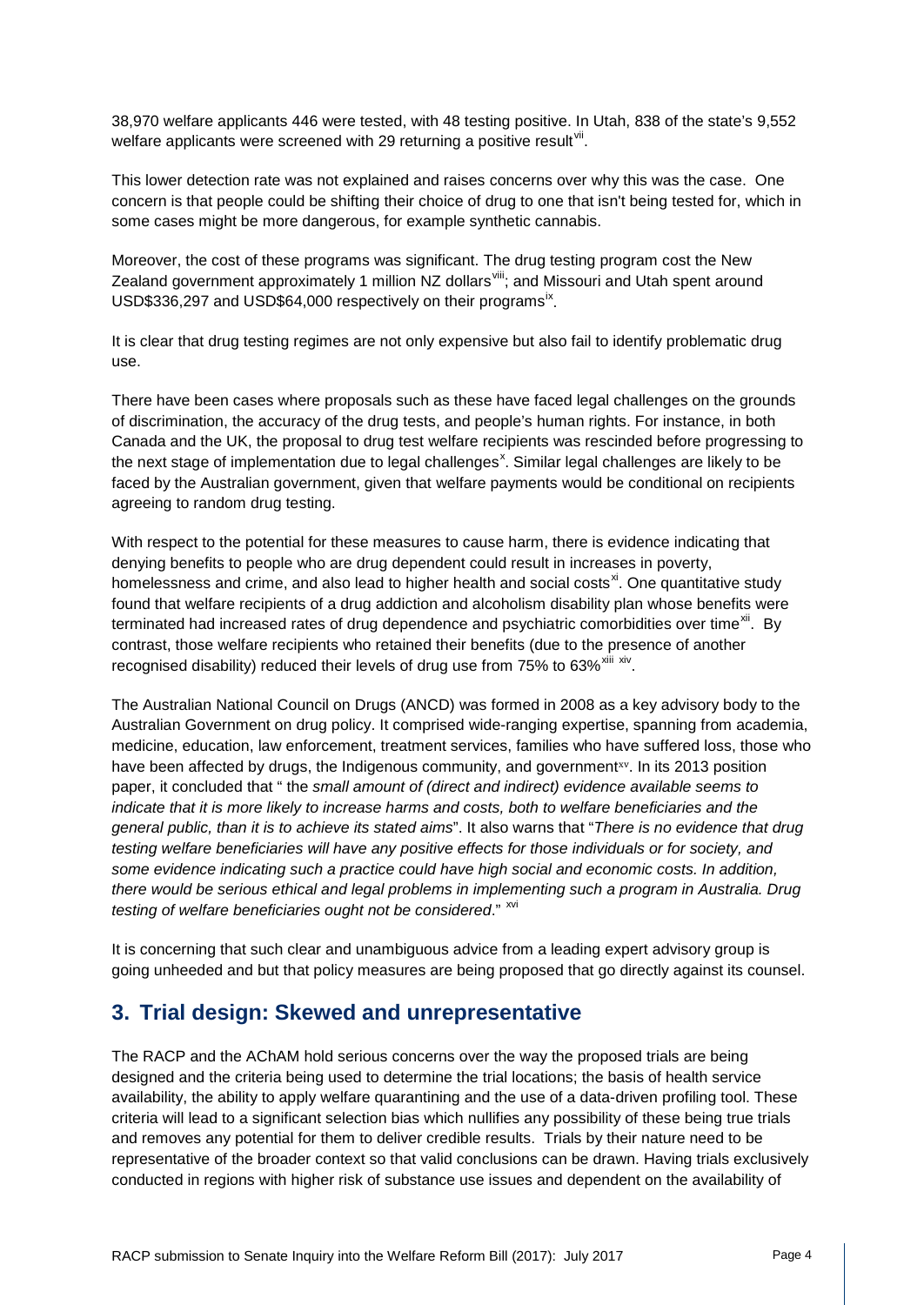treatment services will not accurately test the feasibility or effectiveness of the proposed measures, nor will the results be able to inform any nationwide roll-out.

The Government states that "*That is why this measure has been specifically designed as a trial—to build that evidence base*" Given the above-mentioned skewing of the proposed trials, and the associated flaws that will thereby be inherent in any results, it is not plausible that these could help build meaningful evidence.

As was made clear during the Senate Estimates hearing on 31<sup>st</sup> May on this issue, a key reason for the trial sites being selected based on "*the availability of services*" is the recognition that not every location would be able to participate in a trial. As stated in the Hansard for that hearing "*Part of the information that is required in order to determine those [trial] sites is the availability of places*".

It is concerning that the proposal is progressing despite it being conceded that the necessary drug testing technologies and treatment capacity in certain regions in Australia is simply not there. There will be significant issues because of the lack of suitable and available testing technology, treatment facilities places, and appropriately trained staff, and/or the distance from services for some. On these grounds alone, without a substantial investment in building drug testing capacity, and an urgent and much needed increase in funding to establish and support more addiction treatment services and workforce, any roll-out of such a system is bound to fail and waste significant healthcare resources and money.

# **4. Drug testing methods: Concerns about accuracy, reliability and expense**

Population drug testing is an unreliable way of identifying those who have substance use problems. There are several inherent limitations in drug testing, such as limited detection periods and inadequate sensitivity and specificity, which may give rise to a false negative or false positive result. Although there is currently no clarity over the drug testing methods that will be used in the proposed trials, our experience suggests that this measure is likely to be expensive and unreliable. Drugs differ in their windows of detection; those with high percentage of fat content can still be detected in urine weeks after their last use<sup>[xvii](#page-12-16)</sup>. Biological matrices such as urine, blood, sweat, oral fluids not only differ in their windows of detection for substances, but also in their sensitivity, specificity, time, and cost  $\ddot{\,}$ . Urine has been the main biological matrix used for drug testing over the last several decades, while others have emerged as new testing methods have been developed. Each biological matrix and testing method has its pros and cons.

Immunoassay and chromatography are the commonly used analysis methods. While immunoassay is a much less expensive analysis method, it can only provide qualitative results (i.e. present or absent) without the quantity shown<sup>[xix](#page-12-18)</sup> but is subject to cross-reactivity and is not able to detect most of the synthetic drugs. Positive results based on immunoassays alone are referred to as "presumptive positives" and must be confirmed by gas chromatography/ mass spectrometry (GC/MS) or by liquid chromatography/mass spectrometry (LC/MS), when there are serious clinical or forensic ramifications of a positive test result. GC/MS and LC/MS are more accurate and reliable and are considered the 'gold standard' testing technologies for clinical and forensic purposes. GC/MS and LC/MS can also provide quantitative information on levels of a drug or metabolite in the matrix tested, though there are limitations to conclusions that can reliably be drawn from this additional information. Notwithstanding, in Australia the use of immunoassay is more common and reliance solely on immunoassay testing methods with their inherent limitations in testing welfare recipients in the manner proposed, would lead to many false negatives and false positive test results. If the government opts for the less expensive immunoassay analysis method, we would expect there to be associated risks of legal challenges with respect to the significant risk of false positive results.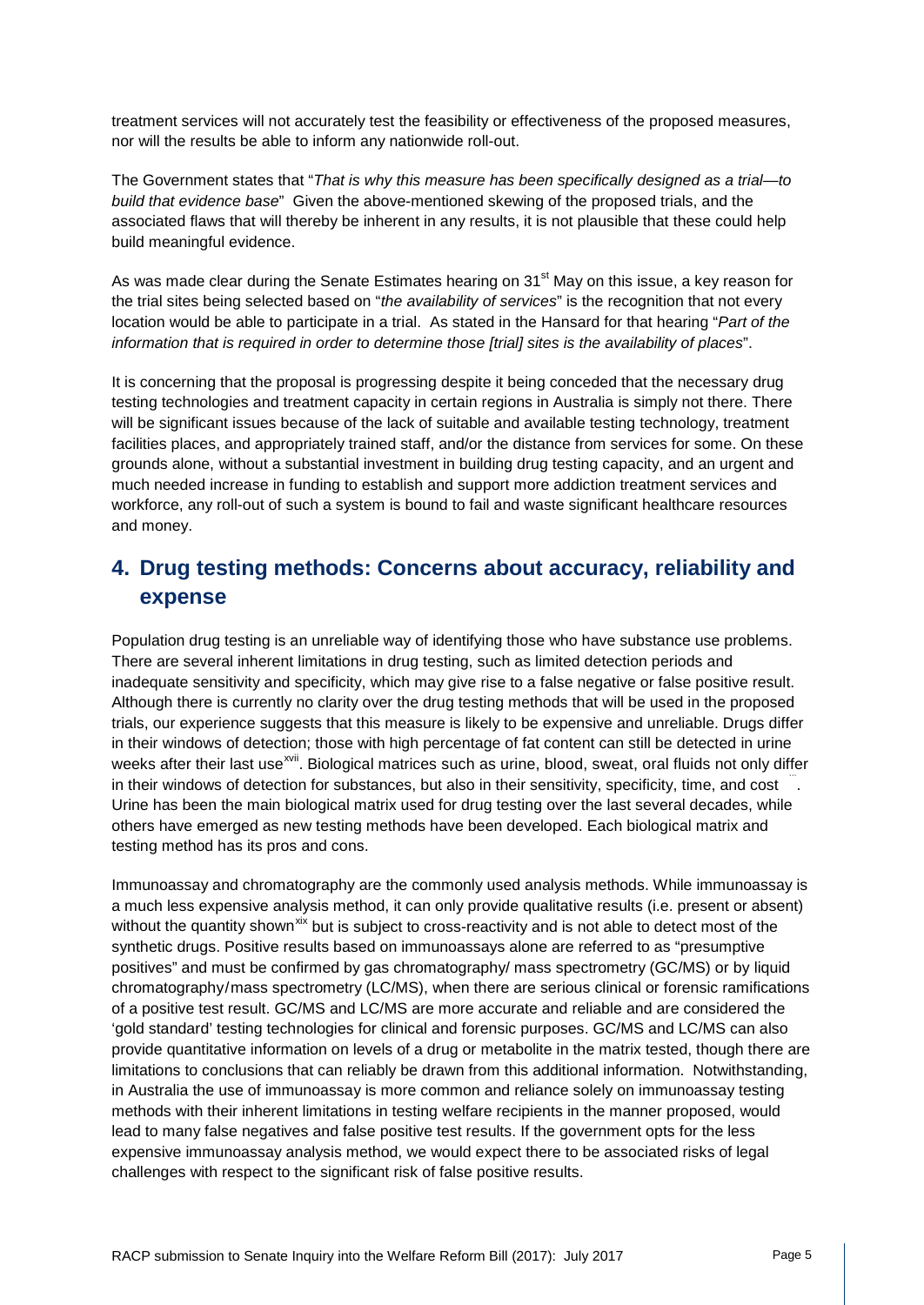It is relevant to note that not all states or territories have access to GC/MS or LC/MS for clinical purpose. Sending biological matrices to another state for analysis would necessarily involve associated time delays, costs, and disruption to the chain of custody of the sample. The procedures necessary to ensure appropriate chain of custody process plays a large part in drug testing to ensure there cannot be any deliberate or inadvertent tampering of any sample and that all results reported relate to a particular donor. These involve the controls governing the documentation, collection, direct supervision in clinics, processing, storage, transportation, testing, analysis, and reporting of biological matrices. In the case of urine drug tests, samples would need to be collected by a trained clinician of the same sex, with direct supervision.

This will raise serious ethical and medico-legal questions where there is no therapeutic relationship based on voluntary treatment seeking. This is very different to systems that are in place in industries such as mining, aviation and other transport industries, where there is a clear need to ensure a drugfree work environment to protect public safety.

For any national rollout, a substantial investment in testing technologies and facilities, along with suitably trained staff to operate and manage the systems, would be needed in the states and territories.

Careful clinical assessment in interpreting any test results is of critical importance. The reading and interpretation of drug testing results would require medical practitioners with relevant clinical and technical expertise, especially in circumstances where there is a positive immunoassay result, to assess whether the recipient has a true positive test result and a substance use disorder. As various medications can lead to false positive results, taking the past patient medical history into consideration is a vital part of the assessment. It is thus important that assessment in interpreting any test results should be restricted to medical professionals with appropriate clinical and technical expertise. Similarly, specific treatment activities should be determined only by medical professionals with the appropriate clinical and technical expertise, and not by employment services providers. It is also important to note that people other than health practitioners should not be allowed to access people's private health information.

Without further details of the costs of these trials and estimates of the likely costs of any national rollout, it is difficult to provide specific comments on this aspect of the proposals. However, considering the known costs of drug testing technologies available, the expense for the medical, administrative and support staff required, and the costs of the similar measures tried in other jurisdictions, it is clear that this policy will be an expensive undertaking. For example, based on current rates for clinical purposes in Australia, costs for gold standard urine drug tests can range between \$550 and \$950. Hair drug tests are also expensive – about \$180 for each class of drug tested – and costs could easily reach \$1000 if more than 6 types of drugs are tested for.

With the evidence on the ineffectiveness of these measures to identify people suffering substance dependency, severely limited access to facilities with the necessary standard of testing, the lack of available treatment services, and the significant concern that enforced treatment is often not effective, this measure does not represent a good use of taxpayer's money.

### **5. Alcohol and other drug treatment services: inaccessible, underfunded and overstretched**

Alcohol and other drug treatment services in Australia are chronically underfunded and overstretched, despite compelling evidence of their cost effectiveness. The funding currently provided for alcohol and other drug treatment services is not commensurate with the needs of the population. For example in NSW, mental health treatments receive approximately 10 times the funding of alcohol and drug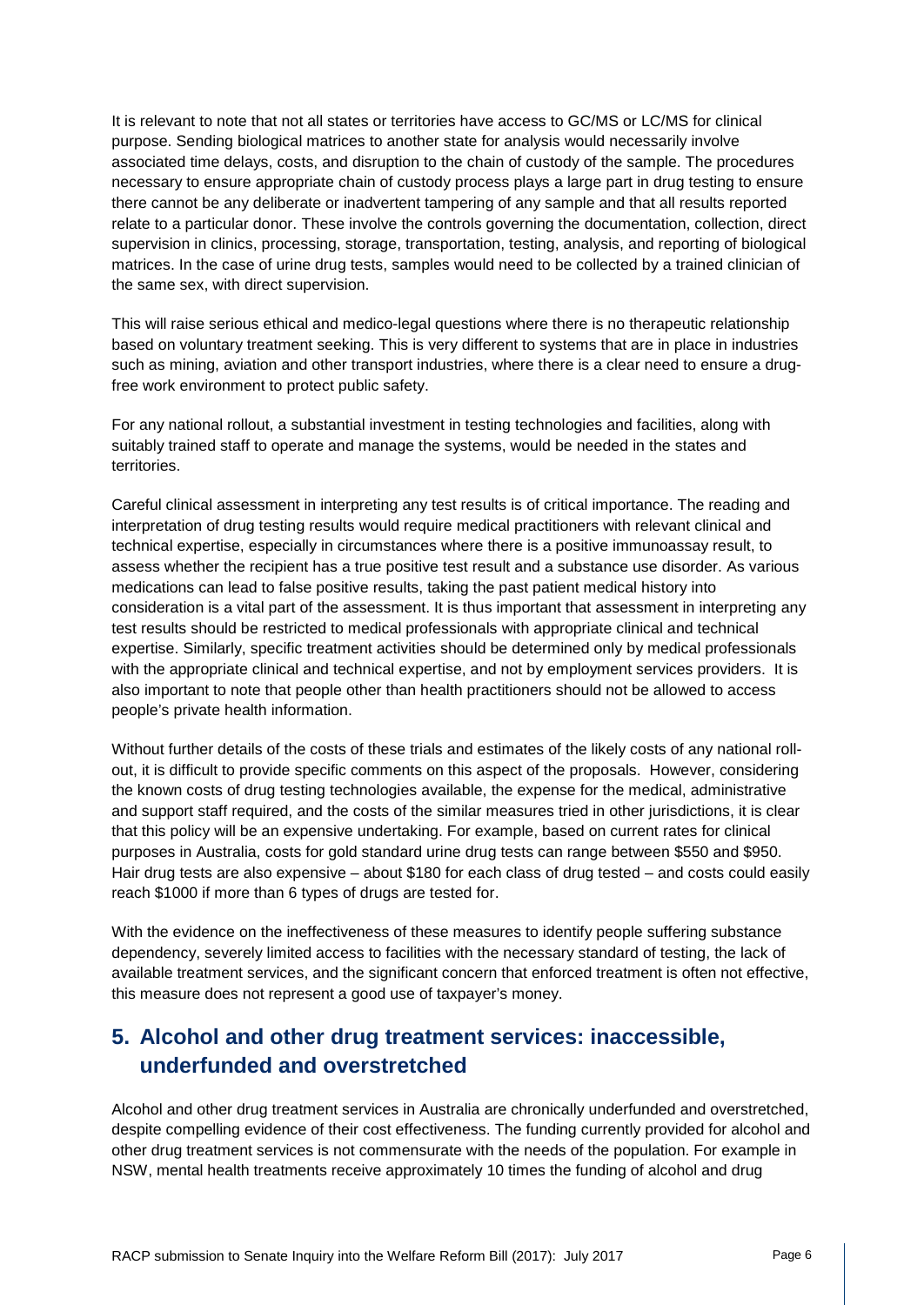treatments, despite the fact that these conditions account for similar amounts of the total burden of illness $<sup>xx</sup>$ . A review in 2014 found that alcohol and other drug treatment services in Australia met the</sup> need of fewer than half of those seeking the treatment $^{xxi}$  $^{xxi}$  $^{xxi}$ .

The RACP and the AChAM note that additional funding was provided to the drug treatment sector to support the National Ice Action Strategy, however this funding has not generally addressed the key needs of the drug and alcohol sector as its use is restricted under the terms of the funding agreement. The severe shortage of drug and alcohol rehabilitation services and specialists around Australia persists. According to evidence submitted to the recent NSW Government Inquiry into Drug and Alcohol Treatment, current shortages of treatment services in NSW span from youth treatment services, residential rehabilitation places to ancillary services (i.e. support for families of individuals affected by drug and alcohol use)<sup>[xxii](#page-12-21)</sup>. Representations to the inquiry highlighted key workforce issues, in p[a](#page-12-22)rticular the insufficient numbers of addiction medicine specialists in NSW<sup>xxiii</sup> and poor retention of qualified staff due to a lack of service funding continuity. Access to quality treatment, delivered by a suitably trained workforce, is fundamental for anyone struggling with addiction, and this should be the main priority for policy development and investment in this area.

There are distinct differences between recreational and dependent drug users. Drug testing will not be able to distinguish between those who have clinically significant drug problems and recreational drug users who don't meet DSM criteria for substance use disorder and do not require treatment services. Referral to treatment services of all of those who test positive will be a waste of scarce resources and will impact on services which are already stretched beyond their capacity – potentially impacting on those people who are already waiting for treatment. Exact data on waiting times is hard to obtain because it is dynamic – it may be as short as days to access in the private sector (which will be out of reach for people applying for welfare) to weeks or months for public services. Our members indicate that there is currently a 6-12 week wait for alcohol and other drug treatment (depending on the type of treatment required) in many jurisdictions. This raises ethical questions about the impact of adding those who may or may not be highly motivated to discontinue their substance use to the queue for treatment with others who are desperate for help and highly motivated to recover.

In terms of mandating treatment under these reforms, the RACP also has concerns that doctors having to monitor and report on their patient's adherence to their mandatory treatment could negatively affect the patient-doctor relationship and trust, which are critical to successful drug and alcohol recovery.

# **Schedule 13 - Removal of exemptions for drug or alcohol dependence**

The RACP opposes measures outlined in Schedule 13 of the Bill, which proposes the removal of exemptions from the activity test and participation requirements under circumstances that are directly attributable to someone's drug or alcohol dependence.

Under the current arrangements, income support recipients of certain activity-tested payments may be granted a temporary exemption from their participation requirements in circumstances of temporary incapacity or special circumstances related to drug or alcohol issues. This existing arrangement adequately recognises and responds to addiction as a chronic remitting and relapsing health condition, and should be preserved.

The RACP notes the example provided in the Explanatory Memorandum to the Bill, that an exemption would not be granted in circumstances '*due to a major personal crisis because they (the income support recipient) have been evicted from their home due to drug or alcohol misuse*.' The RACP believes that in circumstances such as these, where people fail meet their participation requirements,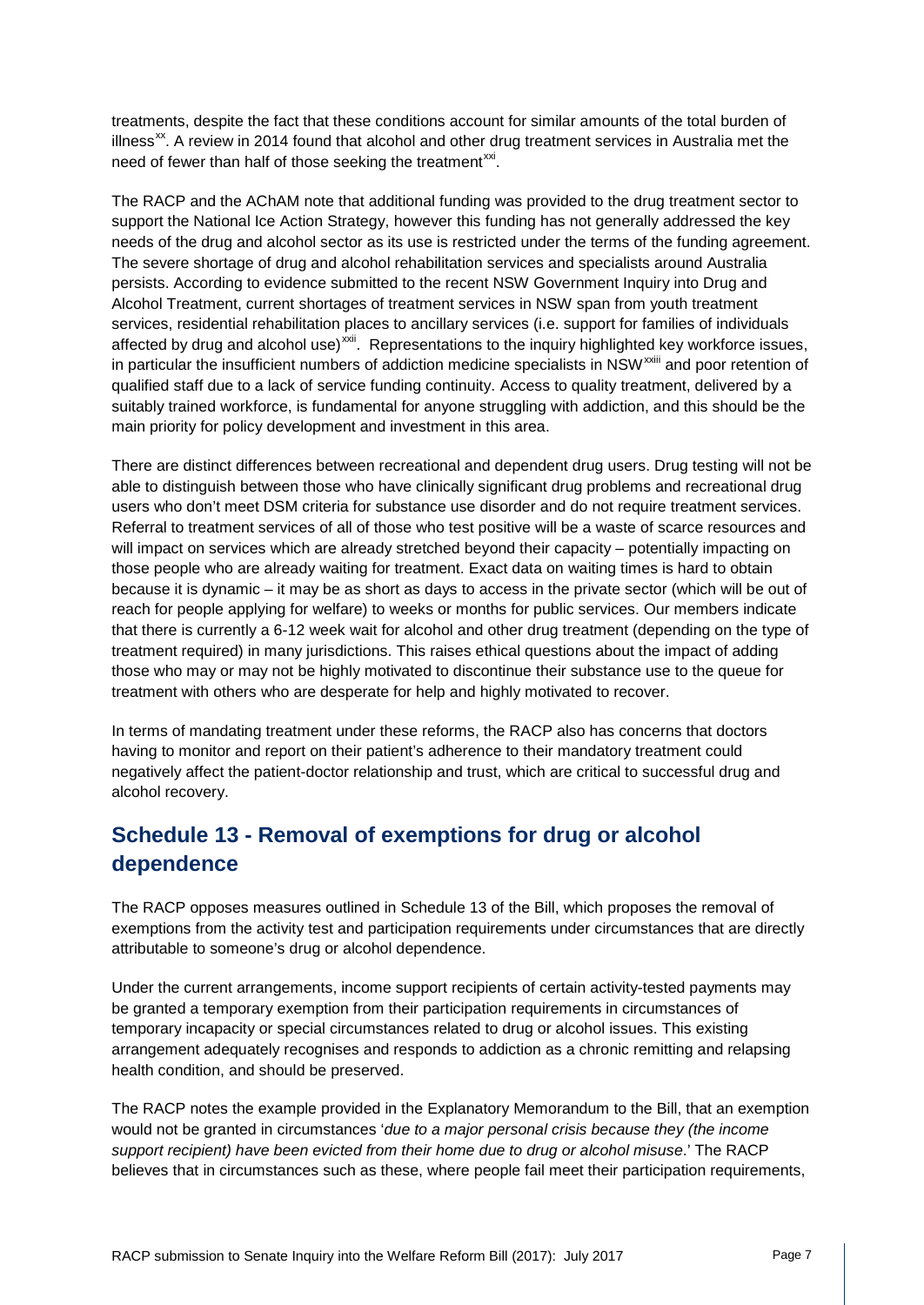this change can only further exacerbate and entrench their difficult and disadvantaged circumstances. Such a scenario would increase the risk of entrenched poverty and generational disadvantage, and would fail to achieve any substantive health or other policy outcomes.

Subsection 603C (1AA) of the Bill raises significant concerns about the recognition of medical documentation, such as medical certificates or correspondence from a treating clinician, in the granting of exemptions. The RACP holds that it is inappropriate for formal medical documentation (and the expert medical opinion contained within) to be rejected as valid evidence in support of an exemption, particularly where an individual has suffered a significant addiction-related health episodes requiring hospitalisation or medical treatment. This selective approach to the consideration of medical documentation, whereby certain health conditions are excluded from recognition within reasonable excuse provisions, is highly concerning. It is also likely to lead to legal challenges on the basis of infringement of rights and arbitrary discrimination.

The RACP notes that the removal of exemptions is linked to the recognition of drug and alcohol treatment as an approved activity in an individual's job plan. That is, an income support recipient who is not eligible for an exemption from participation requirements due to drug and alcohol dependence may meet those requirements by undertaking drug and alcohol treatment.

The RACP does not support the receipt of welfare payments being made contingent on participation in drug and alcohol treatment, particularly when, as noted above, there is a known shortage of available treatment places. Conditional welfare payments are not an evidence-based approach to increasing participation in drug and alcohol treatment nor to improving treatment outcomes. This measure will likely merely result in increased numbers of people on waitlists for drug and alcohol treatment, already severe underfunded and struggling to help people recover from their addiction. It also has significant potential to increase the levels of anxiety and other adverse emotions among those being affected by this measure. This includes clinicians. Our members are telling us that these reforms will put them in a very difficult personal and professional position.

The RACP recommends that Schedule 13 of the Bill be opposed.

#### **Case Study 1: Removal of exemptions**

Andrew is in his late 30s and is in receipt of Newstart Allowance.

Andrew has had a problematic relationship with alcohol from the age of 12 when he was sexually abused. Since that time he has used alcohol to reduce the distress of intrusive memories, thoughts and reminders of the event. This has led to alcohol consumption becoming a coping mechanism. In recent times Andrew has suffered two alcohol withdrawal seizures, indicating that alcohol addiction has changed the functioning of his brain.

Andrew has a diagnosis of borderline personality disorder, and exhibits self-harm behaviour and suicidal ideation. Following a violent assault, Andrew was diagnosed with anxiety, depression, and post-traumatic stress disorder. He experiences agoraphobia with panic disorder when in public.

Andrew has engaged with drug and alcohol treatment services on several occasions, including psychosocial treatment services and multiple attempts at residential rehabilitation programs. Despite the agoraphobia he manages to attend appointments at Centrelink when he can, but is often unable to meet his participation requirements due to his alcohol dependence and its associated impacts. As a result, Andrew has at times had difficulty paying his rent, bills and buying food, resulting in significant stress and occasional homelessness.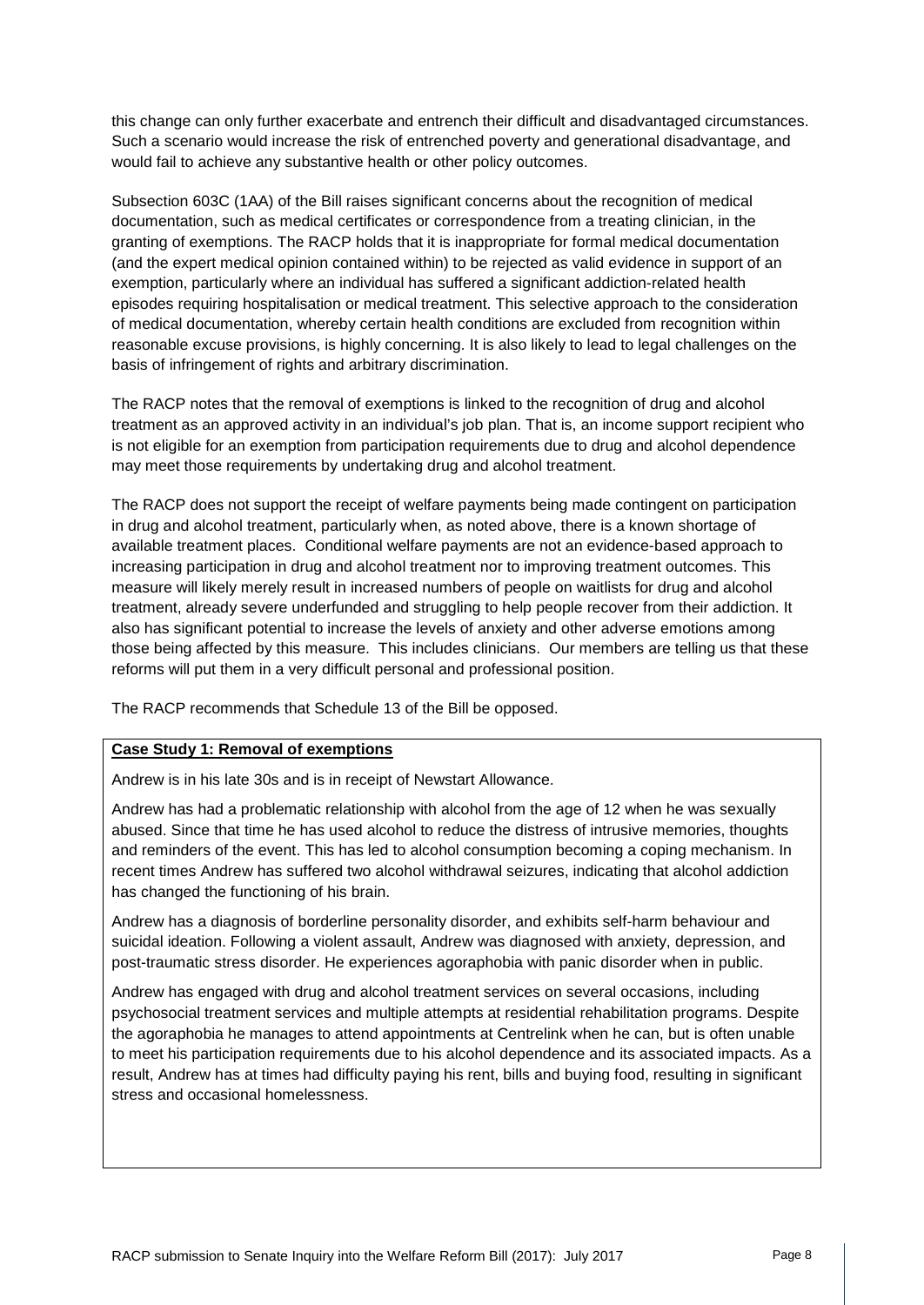Under Schedule 13 of the Bill, Andrew will no longer be able to apply and qualify for an exemption from his participation requirements on the basis of his alcohol dependence. Regardless of episodes of intoxication and withdrawal, he will be required to meet his participation requirements or risk losing his Newstart Allowance.

Under the new measures, Andrew will need to be referred to drug or alcohol treatment in order to meet his participation requirements. He has already attempted treatment several times in the past, but the recurring and episodic nature of his addiction means that he has continued to relapse. Given his long-standing dependence on alcohol as a coping mechanism and the observed changes in brain function, it is unlikely that treatment will bring about long-term recovery outcomes for Andrew.

*Disclaimer: This case study contains patient information provided by a practising clinician to the Royal Australasian College of Physicians, and has been extended to consider the implications of the Bill. Identifying details have been changed to protect the individual's identity.* 

#### **Schedule 14 – Changes to reasonable excuses**

The RACP opposes the measures outlined in Schedule 14 of the Bill, which makes changes to reasonable excuses for participation failures. The proposed removal of exemptions is fundamentally stigmatising and vilifying of individuals suffering addiction; which in itself is a known barrier to seeking treatment and overcoming addiction.

Under current arrangements, episodes associated with drug or alcohol dependency are recognised as a reasonable excuse for failing to meet participation requirements. As with Schedule 13 of the Bill, the existing arrangement adequately recognises and responds to addiction as a chronic, relapsing and remitting health disorder, and should be preserved.

Schedule 14 of the Bill raises identical questions about the recognition of formal medical documentation or correspondence as outlined above. It is inappropriate for formal medical documentation (and the expert medical opinion contained within) to be selectively rejected as valid evidence in support of a reasonable excuse.

The RACP notes that, as with the removal of exemptions, this change is linked to the recognition of drug and alcohol treatment as an approved activity which would satisfy mutual obligations in an individual's job plan. As stated above, the RACP does not support the receipt of welfare payments being made contingent on participation in drug and alcohol treatment, particularly given the known shortage of available treatment places. This would be inappropriate in cases where treatment is provided in the context of clinically insignificant substance use. This measure is also likely to result in people languishing on waitlists for extended periods of time.

Furthermore, the RACP is seriously concerned that Schedule 14 provides for the application of financial penalties in cases where income support recipients do not participate in treatment. Again, this approach places vulnerable people at increased risk of poverty, homelessness and significant social and financial disadvantage.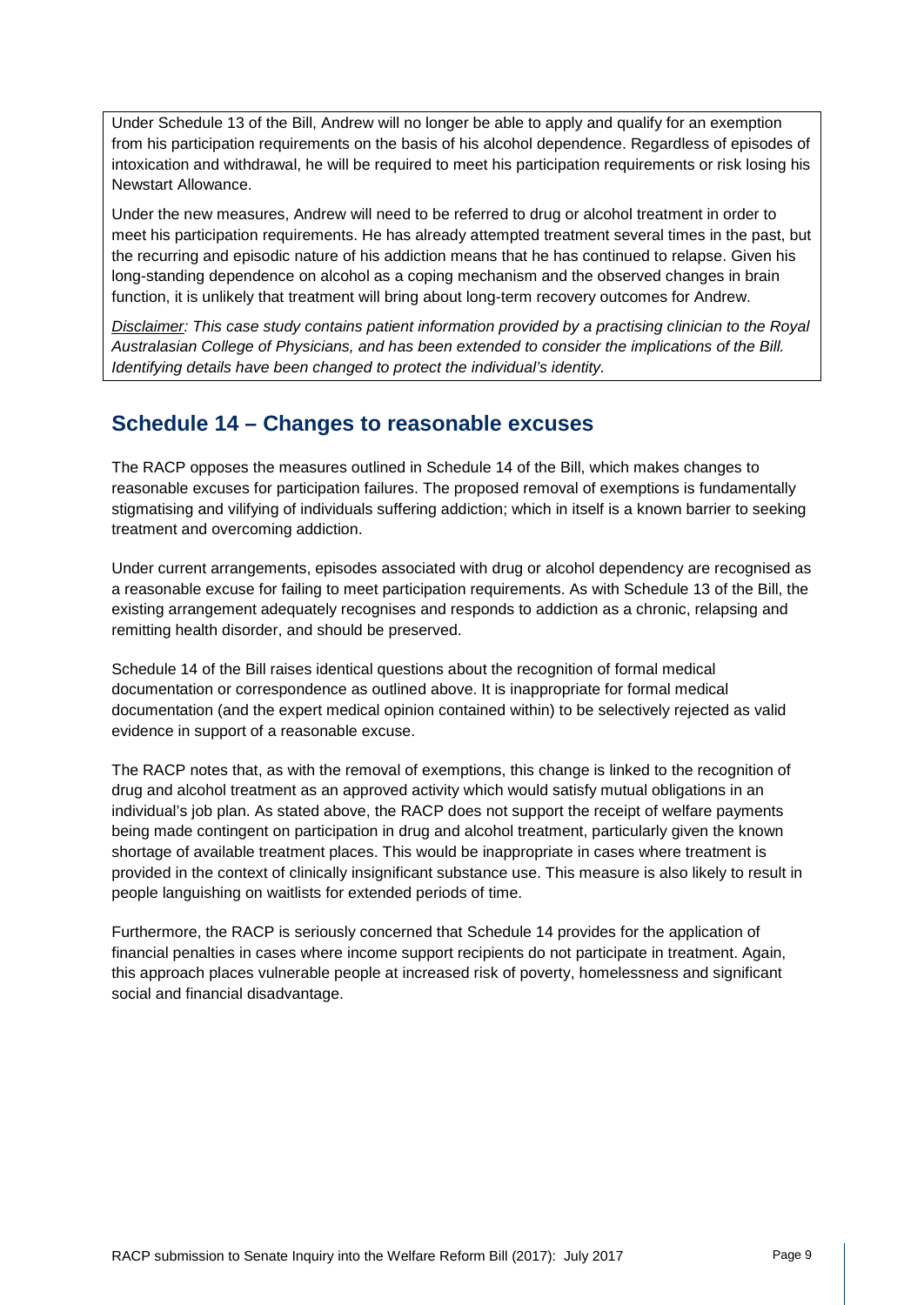The RACP recommends that Schedule 14 of the Bill be opposed.

#### **Case study 2: Changes to reasonable excuses**

Sharon is 42 years old and is in receipt of Newstart allowance.

Sharon is a single mother of two teenage daughters for whom she is the principal carer. Her personal history is marked by early childhood sexual abuse and trauma. Her schooling was interrupted and she has no formal employment history.

Sharon struggles with long-standing opioid, benzodiazepine, and alcohol dependence, linked to the abuse and trauma she suffered as a child. She has engaged with treatment on several occasions and is currently stabilised on opioid treatment therapy. She struggles however with increasing alcohol and benzodiazepine use, and associated intermittent intoxication and withdrawal symptoms.

While not formally diagnosed, Sharon likely has borderline personality disorder, anxiety, depression, and long-standing attentional deficits with difficulty concentrating.

Sharon is socially isolated and under significant financial pressure. Her main concern is caring for her two daughters who are showing signs of emerging school failure, runaway behaviour, and exposure to sexual and drug related risks. Her undiagnosed and untreated anxiety is exacerbated by the stress of trying to support, protect, and provide for her family.

In the past, episodes of intoxication which prevented Sharon from meeting her participation requirements were attributed to her substance dependence and recognised as a reasonable excuse for not meeting her obligations on those occasions.

Under the changes outlined in Schedule 14 of the Bill, Sharon's acute episodes will no longer be recognised as a reasonable excuse for not meeting participation requirements. This will contribute significantly to the anxiety she feels about financial pressures and will make no allowance for the time needed for her to recover from intermittent episodes of intoxication.

Under the new measures, Sharon will be referred to drug or alcohol treatment in order to meet her participation requirements. She has already completed treatment several times in the past, but the chronic, relapsing and remitting nature of addiction has meant that she has relapsed on several occasions. Her anxiety is heightened by the fear of another unsuccessful attempt at treatment and the possibility that this could cause her to lose her Newstart allowance, putting herself and her daughters at increased risk of homelessness and poverty. There is a strong likelihood that she would turn to crime or prostitution in order to feed her children. She has severe anxieties that she will lose custody of her children.

*Disclaimer: This case study contains patient information provided by a practising clinician to the Royal Australasian College of Physicians, and has been extended to consider the implications of the Bill. Identifying details have been changed to protect the individual's identity.*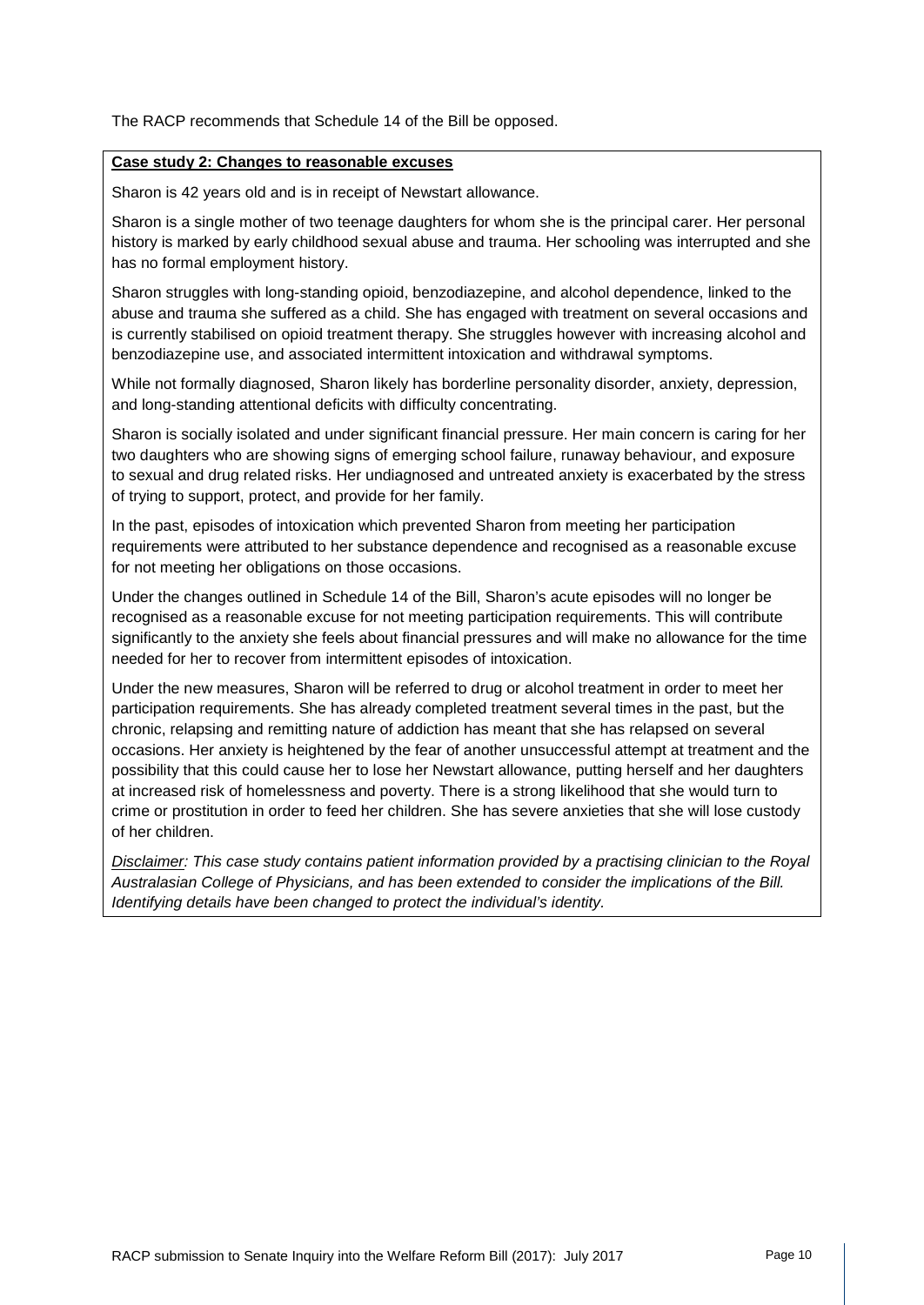# **Conclusion**

The RACP and AChAM oppose the measures contained in Schedules 12, 13, and 14 of this Welfare Reform Bill on the basis that they are not evidence-based, go against previous expert advice provided to government on the matter, and are likely to be clinically harmful to people suffering with drug and/or alcohol addiction. These reforms will also further marginalise a population that already experiences a greater burden of psychical, psychological and social ill health. The end result is likely to be a worsening of substance use disorder that will have ripple-out effects for the wider community.

Despite being the peak body representing Australia's addiction medicine specialists, the RACP and its Australasian Chapter of Addiction Medicine (AChAM) were not consulted on the measures proposed by the Bill prior to their announcement in the 2017-18 Budget. If consultation had occurred, the RACP and the AChAM would have advised that these measures are clinically inappropriate and are not designed in a way that will address issues of substance dependence. Our strong advice is that they should not be considered and that the measures in these 3 schedules of this Bill should not progress.

The drug testing trial in particular is likely to be a very costly exercise that will not deliver on its stated objectives.

Over many years, the RACP and the AChAM have repeatedly identified the underfunding of drug and alcohol treatment services as a matter requiring the urgent attention of successive governments. Sustained, long-term funding to increase the capacity of drug and alcohol services to meet the demand for treatment, combined with real and persistent efforts to reduce disadvantage and inequities within society, is the only real solution to reducing substance dependency. The Australasian Professional Society on Alcohol & other Drugs (APSAD) is supportive of the RACP's position and recommendations on this matter.

As stated as the start of this submission, the RACP represents a number of clinical specialties directly connected to treating people with substance dependence issues; not least the Australasian Chapter of Addiction Medicine (AChAM). Despite a statement made by a senior official within the Department of Social Services (DSS) during the Senate Estimates hearing on 31st May 2017, that "*an extensive consultation process is planned and underway in order that we obtain as much expert advice as possible*", there has been minimal indications of this from the RACP perspective. Indeed the RACP has only been asked by the DSS to facilitate one meeting for them with the President of the AChAM, Associate Professor Adrian Reynolds. During this meeting, no advice was sought by the DSS personnel on the overall policy or on the specific trials, nor were adequate answers provided to the questions asked by A/Professor Reynolds. Subsequent to this, advisors from Minister Porter's office requested a meeting with less than a day's notice. Although we welcomed the discussion, and were fortunate that two of our members were able to free themselves from their clinical work at such short notice, we do not consider two meetings, with minimal notice and no opportunity to invite input from our wider membership, to be "*extensive"* or well planned - especially in relation to a subject area that is both complex and sensitive.

The RACP and the AChAM have a significant number of expert members who would welcome the opportunity to contribute to the development of evidence-based policies that facilitate access to drug and alcohol treatment services, providing individuals with the best chance of recovery and a return to full social participation. The RACP has developed and released a range of evidence-based policy recommendations in relation to reducing the harms of alcohol, appropriate use of opioids and other addictive prescription medicines, and the health benefit of good work that can help strengthen existing government's policies to help address drug or alcohol dependency among welfare recipients.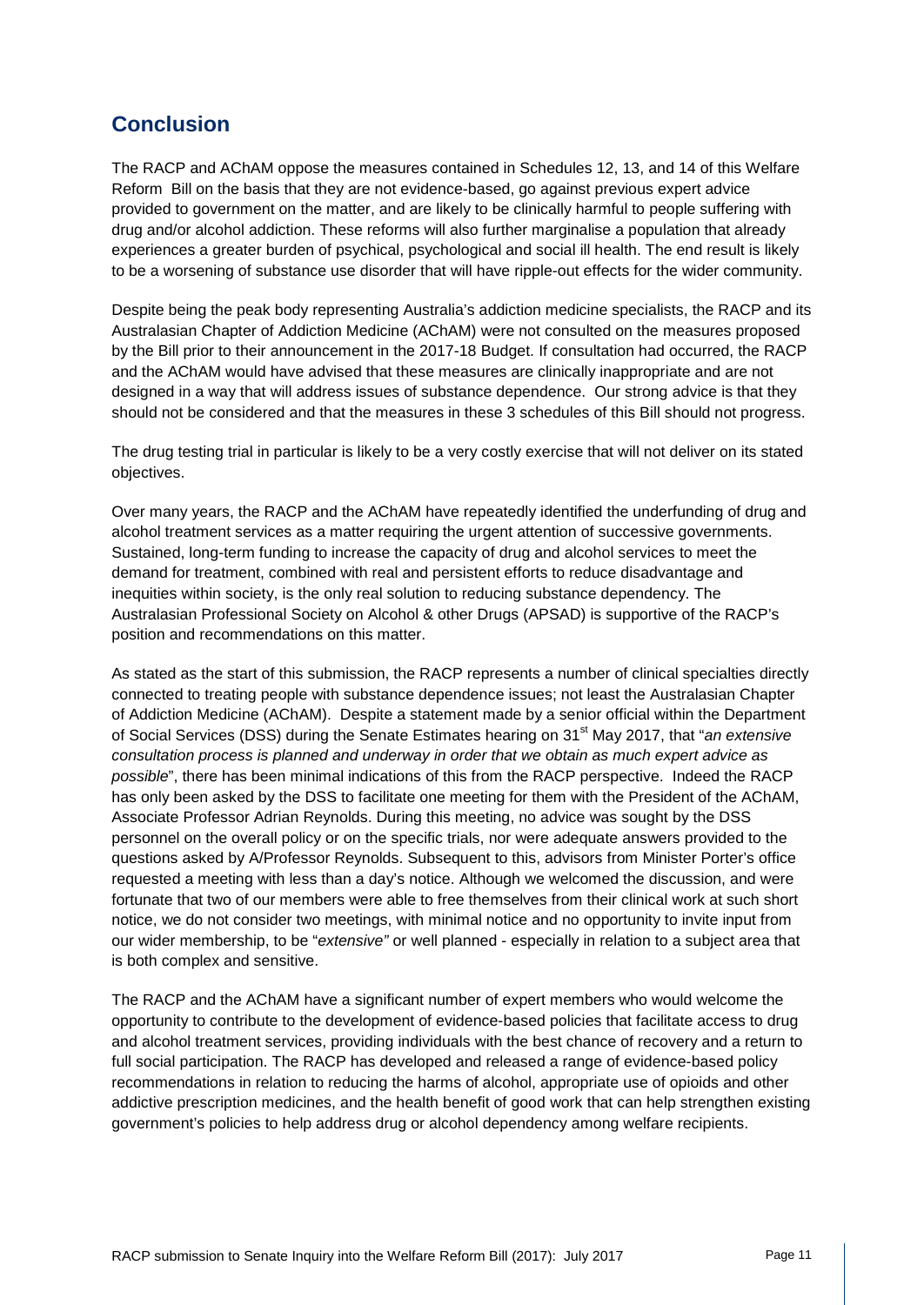The RACP is extremely supportive of more being done to help people improved their chances of employment. There is a large body of evidence of the negative impact unemployment has on both physical and mental health. The evidence can be assessed at the RACP position statement [on](https://www.racp.edu.au/docs/default-source/advocacy-library/realising-the-health-benefits-of-work.pdf?sfvrsn=10)  [realising the health benefits of work.](https://www.racp.edu.au/docs/default-source/advocacy-library/realising-the-health-benefits-of-work.pdf?sfvrsn=10)

The health effects of work and unemployment are generally most marked in middle working-aged men, especially those with dependent families. However, it is not only the men themselves who suffer; the influence of unemployment extends to their children. Research into the impact of parental unemployment on children has found $\frac{xxiv}{x}$  $\frac{xxiv}{x}$  $\frac{xxiv}{x}$ .

- A higher likelihood of chronic illnesses, psychosomatic symptoms and lower wellbeing for children in families where neither parent has worked in the previous six months
- Children living in households where the parents are not working are more likely in the future to be out of work themselves, either for periods of time or over their entire life; and
- Psychological distress may occur in children whose parents face increased economic pressure, sometimes resulting in withdrawal, anxiety and depression in the children or aggressive or delinquent behaviour and substance abuse

It's also recognised that work and mental health are closely linked. In western society a person's identity and self-esteem, as well as the respect they are afforded by others, is partly determined by the work they do. The relationship between work and mental health is complex. Suitable work has been shown to benefit people suffering from a wide range of psychiatric conditions. People with mental health problems are more likely to be out of work, and are more likely to experience insomnia, a downward spiral of long term work absence and unemployment, further deterioration in mental health and reduced chances of gaining employment, and to have higher rates of risk factors for psychological disorders<sup>xxv</sup>.

The RACP Position Statement [on realising the health benefits of work,](https://www.racp.edu.au/docs/default-source/advocacy-library/realising-the-health-benefits-of-work.pdf?sfvrsn=10) developed by our Faculty of Occupational and Environmental Medicine, provides recommendations in relation to how government, business and medical and allied professionals can achieve this end.

The RACP strongly supports more being done to improve employment prospects for all Australian citizens including those with substance use issues. However, the RACP does not support the provisions of the Welfare Bill as it stands. It our careful assessment, they will have an adverse rather than positive impact on achieving that outcome. The RACP holds that the prevention agenda and the large body of scientific evidence on 'what works', needs to be given more careful consideration in any mix of evidence-informed policy reforms. The RACP would welcome an opportunity to present that body of evidence and related recommendations to the Federal government.

In the meantime, the RACP and the AChAM cannot support Schedules 12, 13 and 14 of the Bill and call for them to be opposed in their entirety.